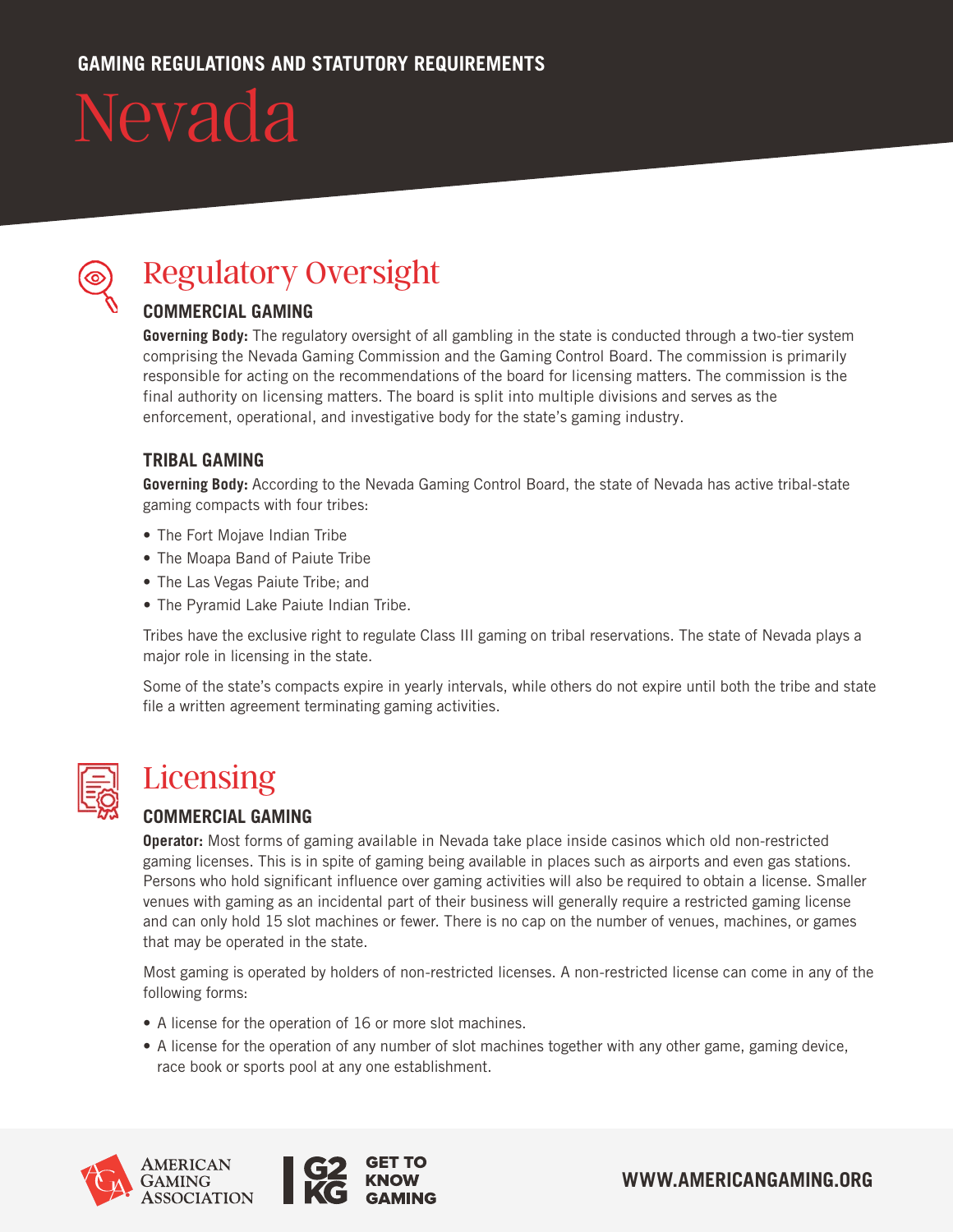- A license for the operation of a slot machine route (i.e., an operator of slot machines at three or more locations).
- A license for the operation of an inter-casino linked system.

A restricted license is needed if one wishes to operate no more than 15 slot machines and no other game or gaming device at an establishment in which the operation of slot machines is incidental to the primary business of the establishment. NRS 463.0189. In 2013, the law was amended to require that in order to receive a restricted slot license the venue must have a dining area with seating for at least 25 people, be open at least 12 hours a day and be at least 2,500 square feet.

There is an annual excise tax on slot machines of \$250 per machine (NRS [463.385\),](https://www.leg.state.nv.us/NRS/NRS-463.html) plus an annual license fee of \$80 per machine for non-restricted operations (NRS [463.375\(1\)\).](https://www.leg.state.nv.us/NRS/NRS-463.html) There are also the following quarterly fees:

A quarterly fee of \$20 per machine for non-restricted operations. NRS [463.375\(2\).](https://www.leg.state.nv.us/NRS/NRS-463.html)

- A quarterly fee of \$81 for restricted operations for each slot machine between one and five.
- A quarterly fee of \$405 for restricted operations plus \$141 for each slot machine in excess of five and up to 15 machines.

Under NRS 463.380, there is an annual fee based on the number of gambling games operated: • One game  $-$  \$100.

- Two games \$200.
- Three games \$400.
- Four games \$750.
- Five games  $-$  \$1,750.
- Six to seven games \$3,000.
- Eight to ten games \$6,000.
- $\cdot$  11 to 13 games  $-$  \$650 per game.
- 14 to 16 games  $-$  \$1,000 per game.
- 17 or more games \$16,000 plus \$200 for each game over 16.

Under NRS 463.383, there are additional license fees that are collected on a quarterly basis for gambling games as follows:

- $\bullet$  One game  $-$  \$12.50.
- Two games \$25.
- Three games \$50.
- Four games \$93.75.
- Five games  $-$  \$218.75.
- Six or seven games \$375.



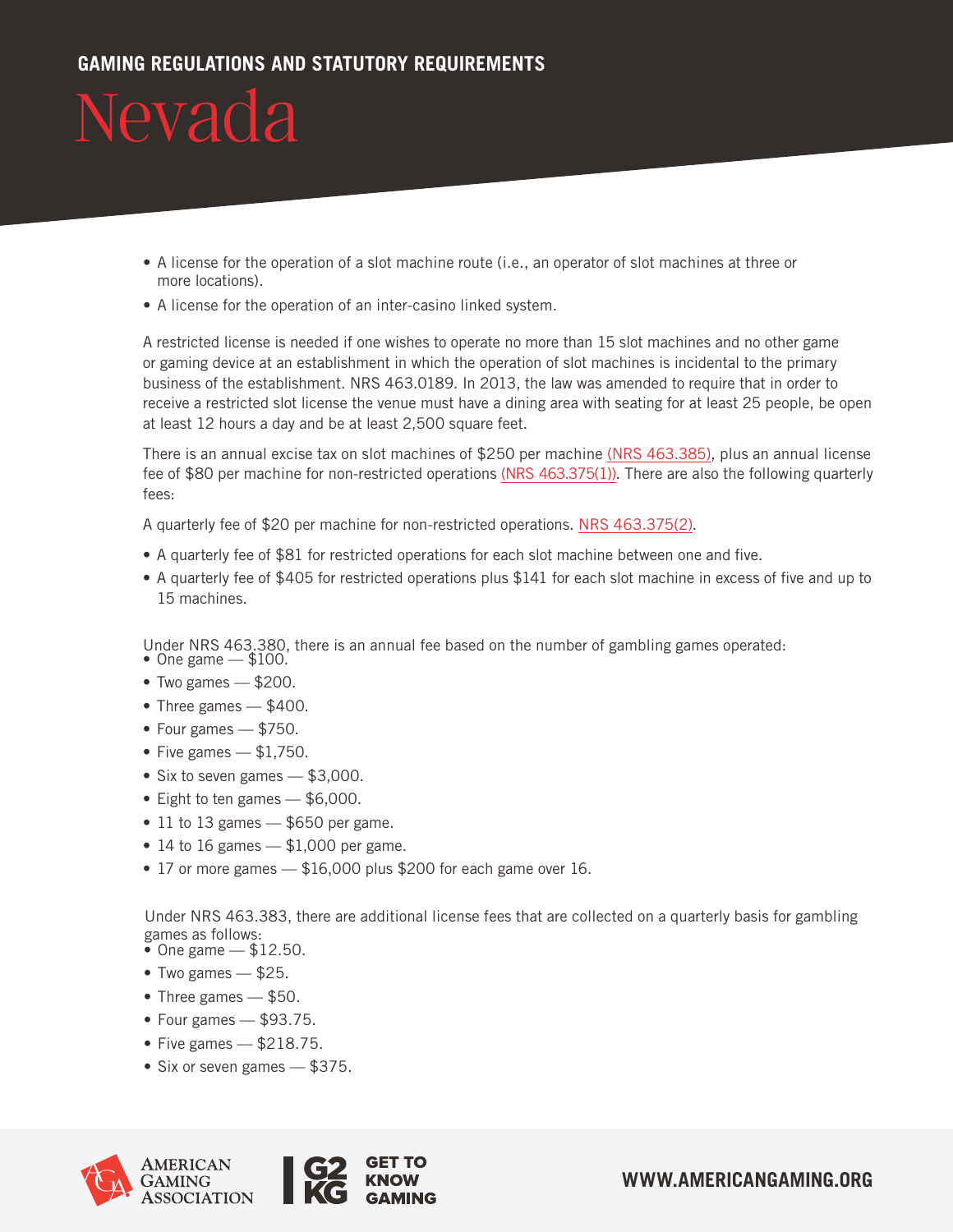#### **GAMING REGULATIONS AND STATUTORY REQUIREMENTS**

# Nevada

- Eight, nine, or ten games \$750.
- $\cdot$  10 to 16 games  $-$  \$125 per game.
- 17 to 26 games a fee of \$2,000 plus \$1,200 for each game 17 to 26.
- 27 to 35 games  $-$  a fee of \$14,00 plus \$700 for each game 27 to 35.
- 36 or more games a fee of \$30,300 plus \$25 for each game over 35.

An interactive gaming license is required to run an online gaming establishment and take bets online. Only qualified non-restricted gaming license holders in Nevada are eligible for operator licenses. The initial fee for an operator license is \$500,000. The renewal fee is \$250,000. Licenses are issued for two-year periods. Currently, Nevada only offers poker over the Internet.

**Supplier License:** Licenses are required for the manufacture, sale, or distribution of gaming devices, and interactive gaming systems. Distributors and manufacturers are required to pay costs incurred for licensing plus an additional \$500 for each person that requires investigating. Distributors of gaming devices must pay an annual license fee of \$500 and manufacturers must pay an annual license fee of \$1,000.

A manufacturer of interactive gaming systems license, which allows the holder to manufacture, assemble, or produce an interactive gaming system. Companies not already licensed in Nevada may apply for this type of license. The initial fee for a manufacturer of interactive gaming systems is \$125,000. The fee for a manufacturer of equipment associated with interactive gaming is \$25,000. All renewal fees are \$25,000. Licenses are issued for one-year periods.

#### **TRIBAL GAMING**

**Operator:** The compacts vary, but tribes must pay to the state all costs of investigation, licensing and regulation. Two of the compacts make that costs either what it cost the state, or one percent of gross revenue, whichever is greater.

**Management Company:** All applicants must go through the state's normal licensing process. This includes application and investigation process, and the payment of investigative fees. When required, applicants must appear before the Nevada Gaming Control Board for hearings concerning their licensure. The Nevada Gaming Commission will review the Nevada Gaming Control Board's recommendation and either approve or deny the application.

**Manufacturer/distributor:** All applicants must go through the state's normal licensing process. This includes application and investigation process, and the payment of investigative fees. When required, applicants must appear before the Nevada Gaming Control Board for hearings concerning their licensure. The Nevada Gaming Commission will review the Nevada Gaming Control Board's recommendation and either approve or deny the application.



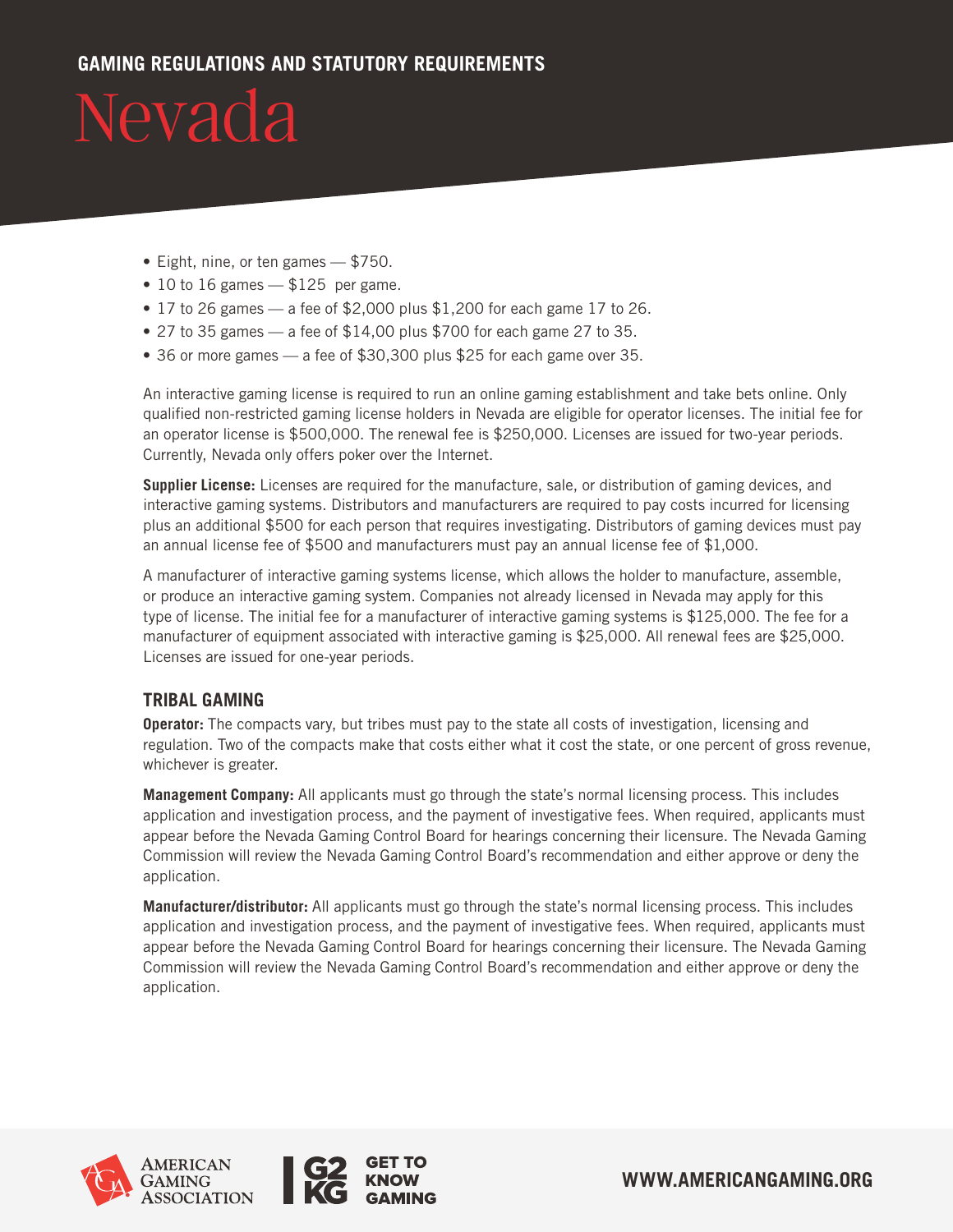

### Taxation & Tribal Revenue Sharing

#### **COMMERCIAL GAMING**

**Gaming Tax Rate:** Gross Gaming Revenue Tax: Pursuant to Section NRS 463.370, the tax on gross gaming revenues (GGR), including sports wagering, is graduated as follows:

- 3.5 percent of GGR up to \$50,000 per month.
- 4.5 percent of GGR between \$50,000 and \$134,000 per month.
- 6.75 percent of GGR exceeding \$134,000 per month.

Counties and municipalities may impose additional fees and levies, adding approximately 1 percent to the tax burden.

**Tax Allocation:** Gaming funds in the state aid education, local government, the state general fund and problem gambling.

**Promotional Credits:** Promotional credits are not taxed in the state.

**Withholding Tax on Gambling Winnings:** No.

#### **TRIBAL GAMING**

**Revenue Share:** The tribes do not share any revenue with the state of Nevada.

**Tribal Use of Revenue:** As required under IGRA, tribes must use tribal gaming funds:

- **1. To fund tribal government operations or programs;**
- **2. To provide for the general welfare of the tribe and its members;**
- **3. To promote tribal economic development;**
- **4. To donate to charitable organizations; or**
- **5. To help fund operations of local government agencies**

**Tax Promotional Credits:** Promotional credits are not taxed.

**Withholding on Winnings:** Tribes are not required to withhold a percentage of winnings for state purposes. However, federal law may require tribal casinos to issue a W-2G form to persons and may withhold winnings if certain conditions are met. For more information click [here](https://www.irs.gov/publications/p505#en_US_2015_publink1000194506).





**WWW.AMERICANGAMING.ORG**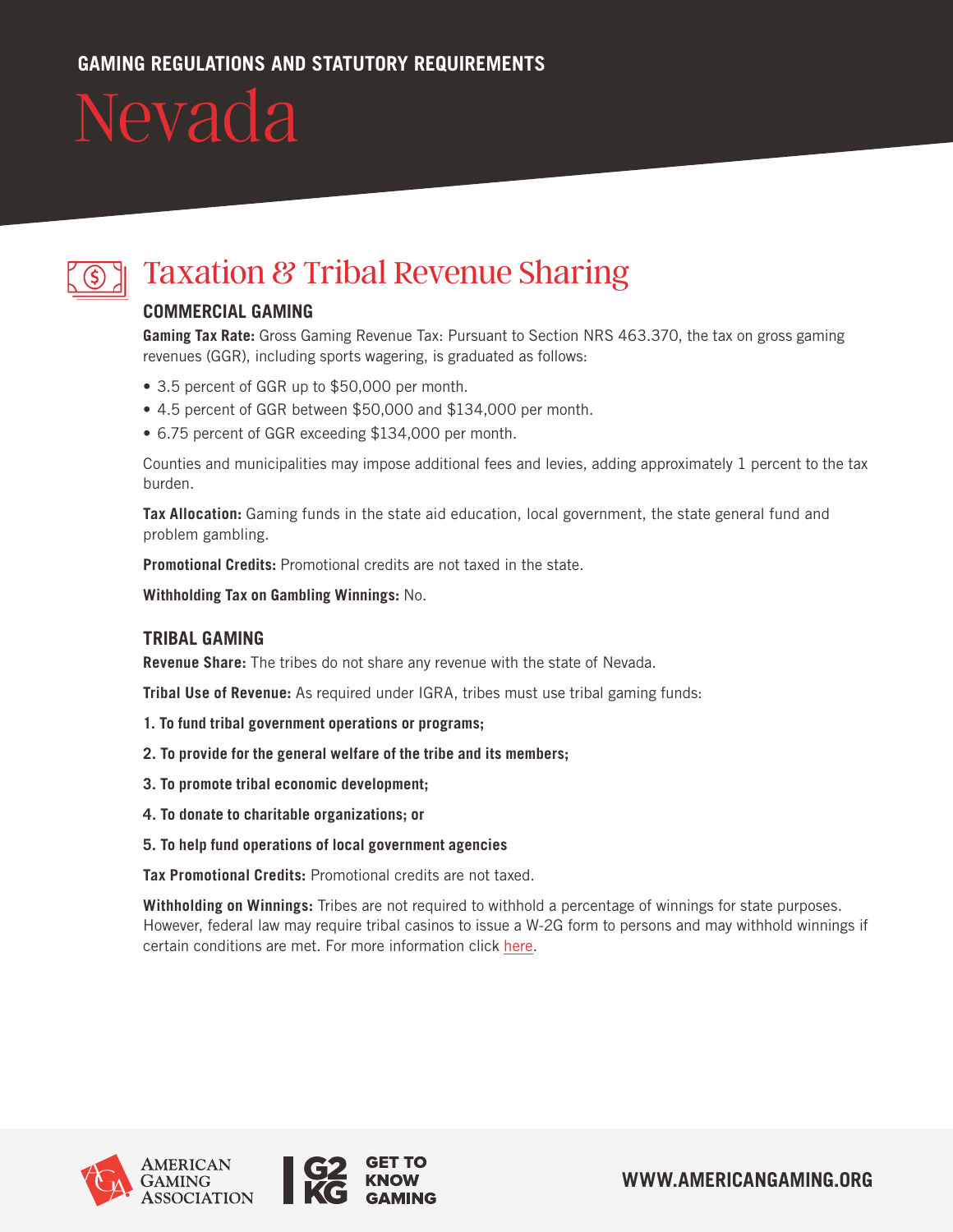

### Responsible Gaming

#### **COMMERCIAL GAMING**

**Statutory Funding Requirement:** The Nevada Problem Gambling Fund is funded in part by taxes imposed on slot machines. Pursuant to Chapter 463, Section 320 of the Nevada Revised Statutes, the commission is required to deposit \$2 for every slot machine that is subject to a license fee into an account to support programs for the prevention and treatment of problem gambling.

**Self-exclusion:** Nevada has no laws or regulations requiring casino operators to have self-exclusion programs. Operators are required, however, to have programs through which patrons may self-limit their access to check cashing, credit issuance, and direct mail marketing. Many operators have company-administered voluntary self-exclusion programs, despite not being legally required to do so. However, Regulation 5A.130 requires that interactive gaming operators put into effect policies and procedures for self-exclusion from their gambling websites.

**Alcohol Use:** Licensees may offer complimentary alcohol.

**Advertising Restrictions:** Failure to conduct advertising and public relations in accordance with decency, dignity, good taste, honesty and inoffensiveness are grounds for disciplinary action. This includes Interactive gaming advertisements.

**On-Premise Display Requirement:** Problem gambling information must be prominently displayed near gaming areas, cage areas and ATMs. A link to a problem gaming website that is designed to offer information pertaining to responsible gambling must be prominently displayed on the operator's website.

**Restrictions on Minors on the Gambling Premises:** Must be 21 the to enter gaming area.

#### **TRIBAL GAMING**

**Statutory Funding Requirement:** The compacts do not require tribes to contribute to state programs to limit and aid problem gamblers.

**Self-exclusion:** The compacts do not require operators to offer a self-exclusion program for gaming patrons.

**Complimentary Alcoholic Drinks:** One of the casinos contacted offers patrons free alcoholic beverages.

**Advertising Restrictions:** The compacts do not set advertising restrictions.

**On-Premise Display Requirement:** The compacts do not set on-premise display requirements.

**Prevention of Underage Gambling:** A person must be at least 21 years old to gamble in a tribal casino.

**Operation on Holidays:** Tribes may operator their casinos 24 hours a day, seven days a week, including on holidays.



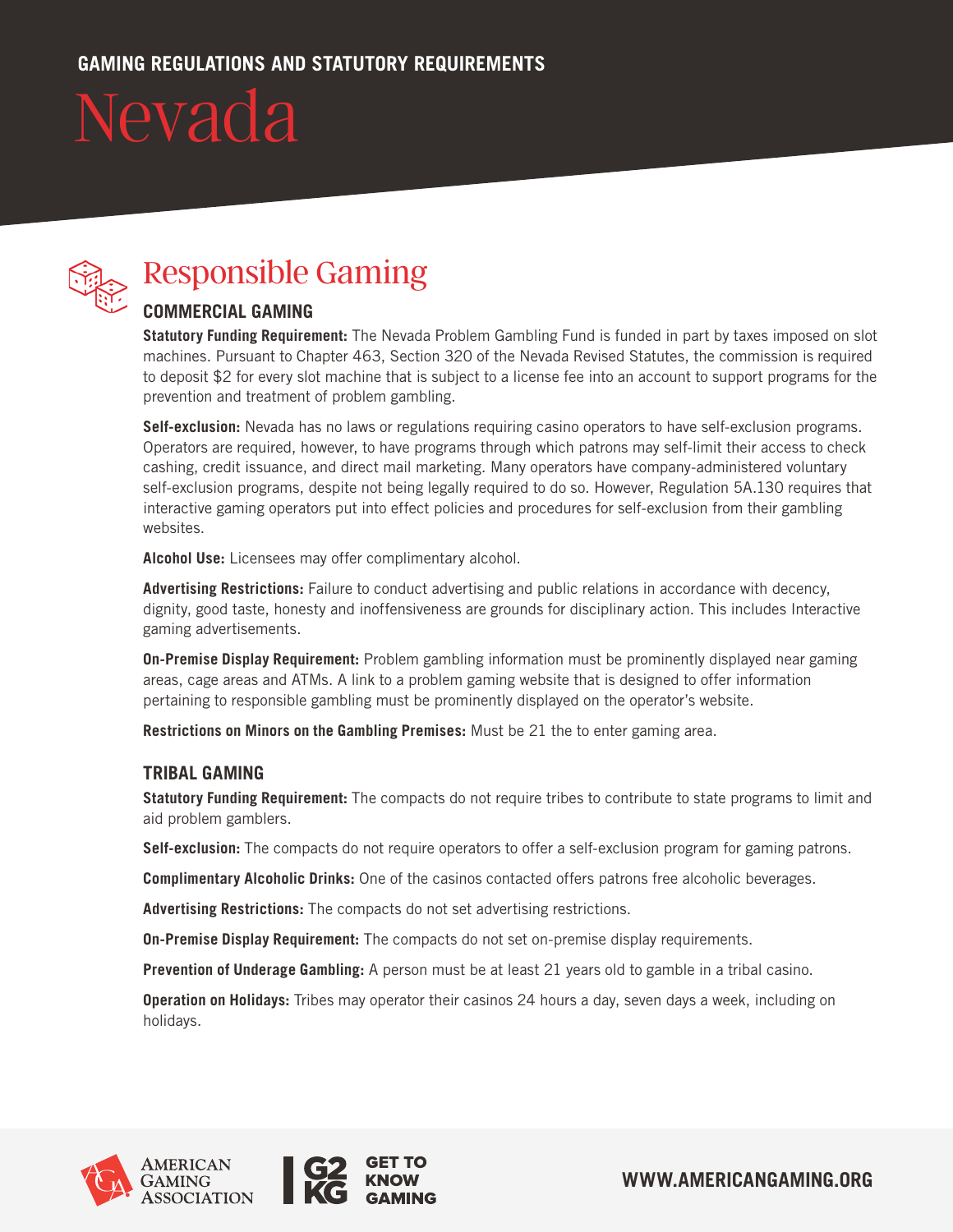

### Other Regulations

#### **COMMERCIAL GAMING**

**Testing Requirements:** The inspection of gaming devices, associated equipment, cashless wagering systems, mobile gaming systems, and interactive gaming systems may be conducted by an approved and licensed independent testing lab. The technical standards for gaming equipment and devices can be found in Regulation 14.

**AML Requirements:** Under federal U.S. law, commercial casino operators, tribal gaming operators and card clubs are required to comply with various statutes in order to prevent money laundering activities and other financial crimes, including terrorism financing. Nevada had state-specific AML requirements that were repealed in 2007.

**Shipping Requirements:** The NGCB must approve transportation of gaming equipment.

**Credit offered to Patrons:** Operators are required to have programs through which patrons may self-limit their access to check cashing and credit issuance.

**Political Contributions:** There are no restrictions on political contributions from parties with gaming interests.

#### **TRIBAL GAMING**

**Testing Requirements:** All gaming equipment, including gaming devices, must be approved and inspected by the state and meet the established state standards.

**AML requirements:** Under federal U.S. law, commercial casino operators, tribal gaming operators and card clubs are required to comply with various statutes in order to prevent money laundering activities and other financial crimes, including terrorism.

**Shipping Requirements:** Under federal U.S. law, all gambling devices and all packages containing gambling devices, when shipped or transported, must be plainly and clearly labeled and marked so that the name and address of the shipper and the consignee and the contents of the package may be readily ascertained on an inspection of the package.

**Restrictions on Political Contributions:** Under federal law, tribes are considered "persons" and are subject to regulation by the Federal Election Commission when making federal contributions.

**Credit:** Credit may not be extended to patrons at tribal casinos.

### **Sports Betting**

**Authorized Operators:** Casino operators may apply for a sports pool license. This license is in addition to the non-restricted gaming license, which must be obtained prior to applying to operate a sports pool.